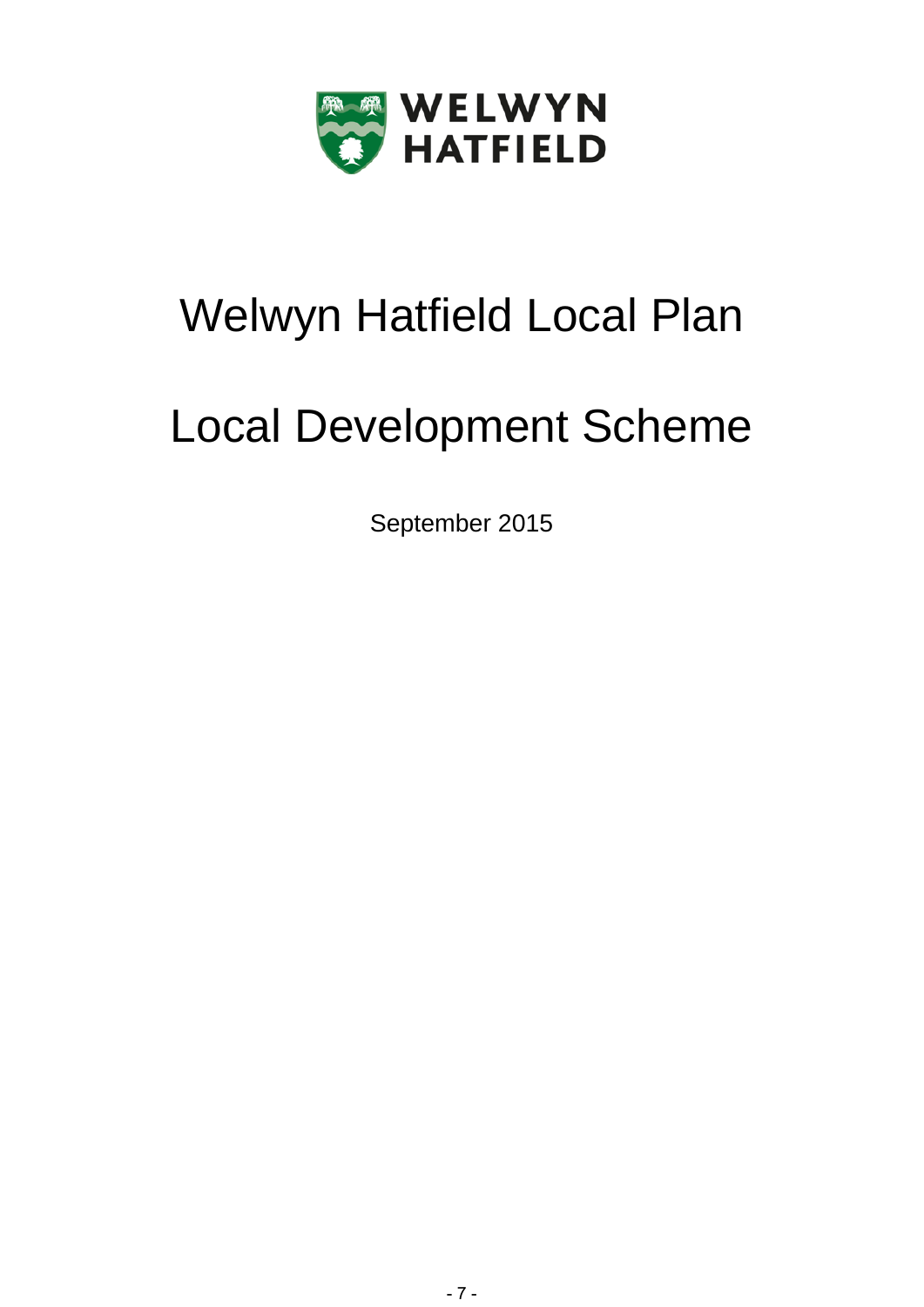# Introduction

# **What is a Local Development Scheme?**

A Local Development Scheme (LDS) provides information about the planning documents that will be prepared as part of the Welwyn Hatfield Local Plan. It explains:

- what documents have already been prepared and adopted
- what documents are currently being prepared
- **•** what documents we intend to produce in the future
- the subject and geographical area of each document
- the timetable for preparing and adopting each document

The documents, which are also known as Development Plan Documents (DPDs), will set the planning policy framework for land use and development in the borough up to 2032.

For information, the first Local Development Scheme for the borough was published in 2005 and its timetable has been updated in August 2012 and June 2014.

It was originally the Council's intention to prepare a suite of separate documents, such as a Core Strategy containing strategic policies, a Site Allocations document, a Development Management policies document and individual Area Action Plans for large/complex sites.

We have now decided however that it will be easier and quicker to combine all of these strategic, site allocation and development management policies into a single document called a Local Plan.

The Council also has a number of Supplementary Planning Documents (SPDs) which provide further guidance on issues such as car parking, planning obligations and the development of large/complex sites. Although these do not form part of the Development Plan for the borough, they are part of the planning framework and can be used in the determination of planning applications.

# **Why do we need a Local Development Scheme?**

It is important that the local community, businesses and others with an interest in the future planning of the borough are aware of the DPDs that we intend to produce and the timescale for their preparation, consultation and adoption.

Although consultations on the Local Plan will continue to be advertised and interested parties notified in accordance with the Council's adopted Statement of Community [Involvement,](http://www.welhat.gov.uk/SCI) the LDS provides information about when consultations are likely to happen.

# **Will there be further revisions to the Local Development Scheme?**

The LDS is reviewed annually as part of the preparation of the Annual Monitoring Report (AMR) which is published on the Council's website. Any changes to the programme will be published on the Council's website at [www.welhat.gov.uk/amr.](http://www.welhat.gov.uk/amr)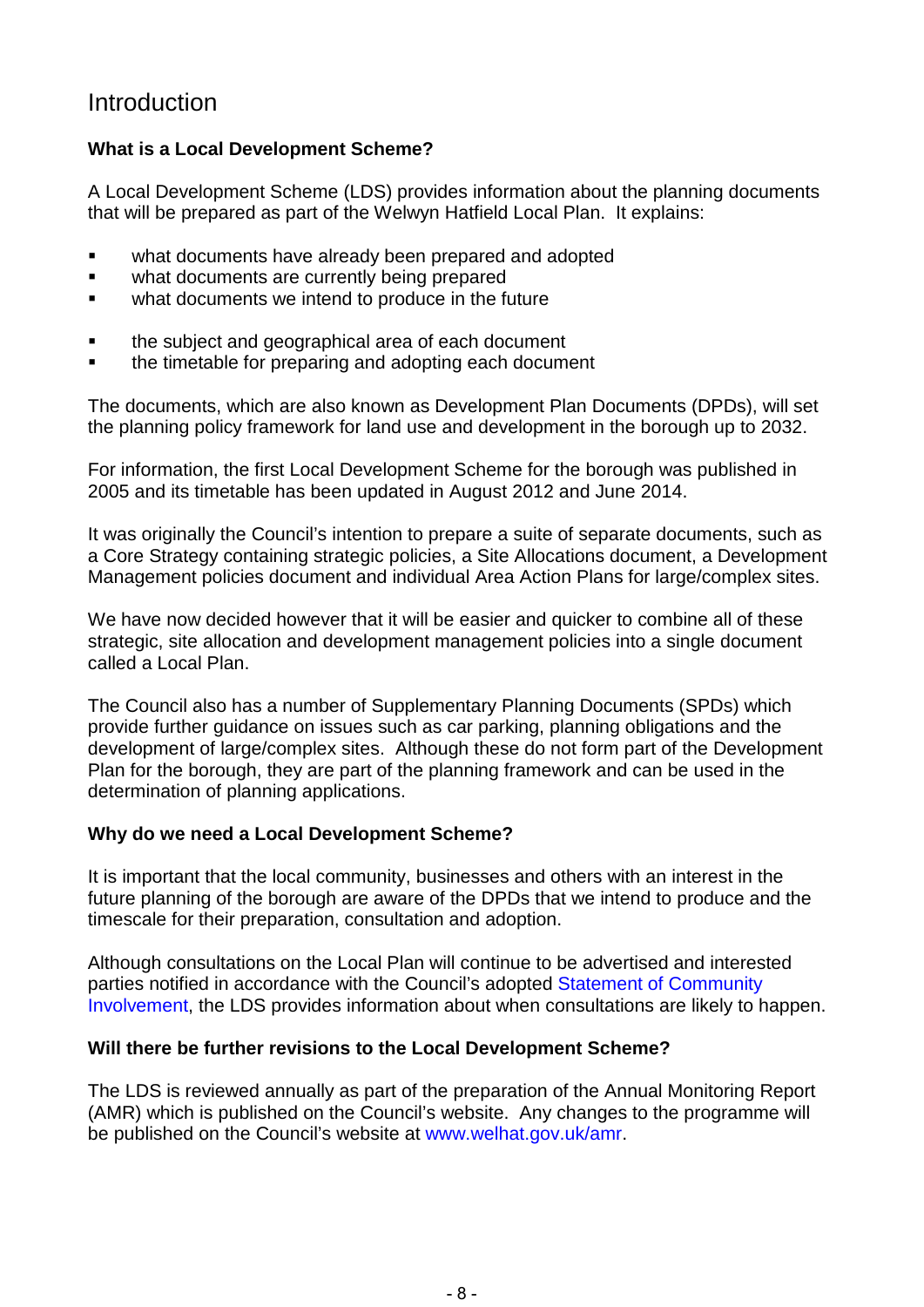## **Structure of the Document**

This document is set out in 6 sections.

Section 2 sets out a short guide to the plan making system.

Section 3 provides information on the different types of documents that have already been prepared as part of the planning framework for the borough (previously called the Local Development Framework) as well as those that will be prepared in coming years.

Section 4 provides more detail about the preparation of the Welwyn Hatfield Local Plan, with an overview of resources and a timetable with key milestones.

Section 5 is the timetable, with key dates for consultation, submission, examination, receipt of inspector's report and adoption.

Section 6 provides a risk assessment to identify any risks and mitigation measures that might be needed to ensure that the preparation of the Local Plan DPD accords with the LDS timetable.

# Section 2: Short Guide to Forward Planning

## **What is the Development Plan?**

The Development Plan for a particular area consists of Development Plan Documents (DPDs) or Local Development Documents (LDDs) which manage land use and shape development.

It is a legal requirement to produce an up-to-date Local Plan and the Government has indicated that it will intervene where councils do not have one prepared by early 2017.

Figure 1 and the image below illustrates the types of document which form part of the Development Plan and how the responsibility for preparing the Development Plan is split between the three tiers of local government.

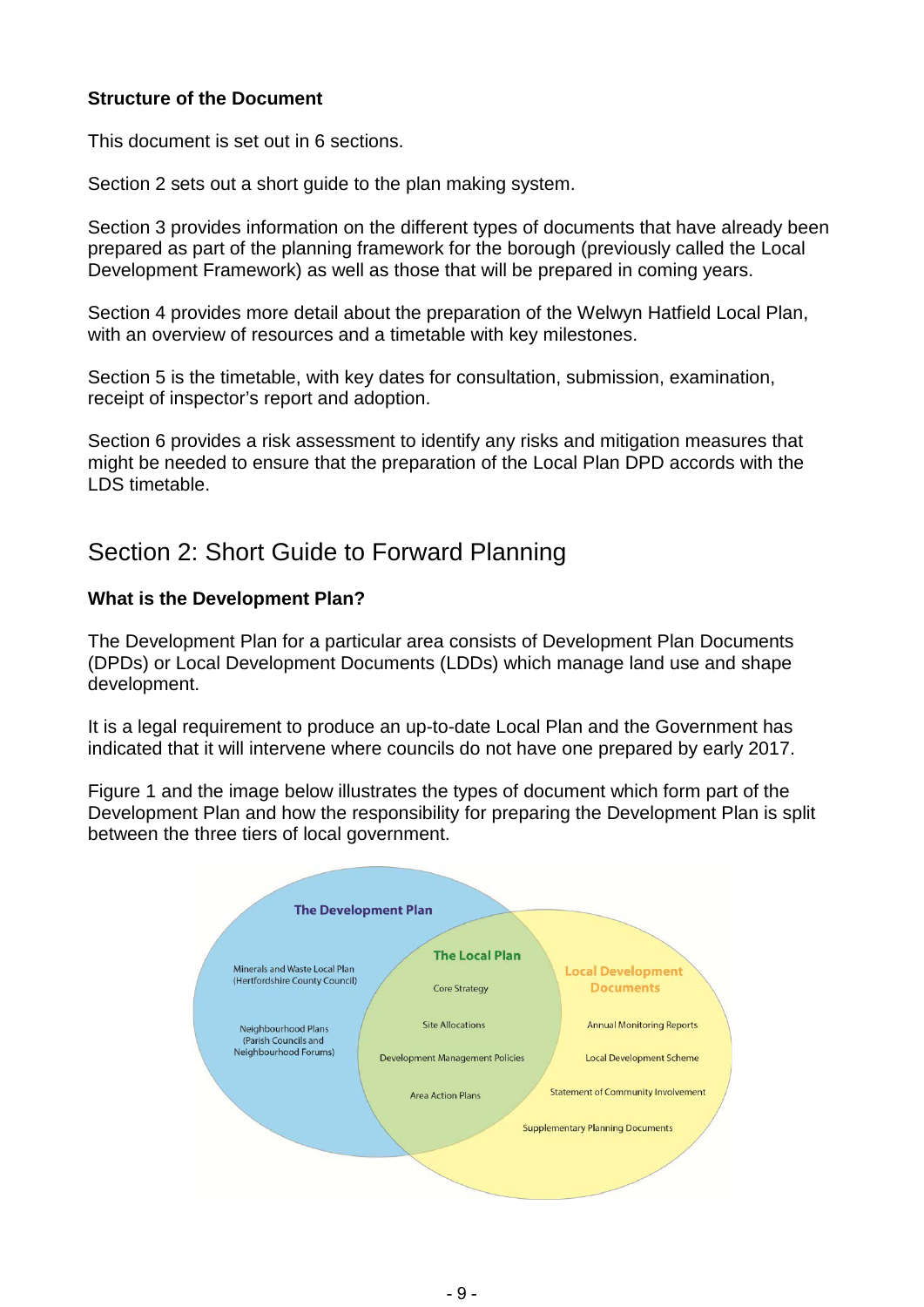# **What is the role of Hertfordshire County Council in plan making?**

Hertfordshire County Council is the planning authority responsible for producing the Minerals Local Plan and Waste Local Plan for the whole of Hertfordshire.

The County Council has prepared a Minerals and Waste Development Scheme to set out the programme for their preparation. Information about Minerals and Waste Planning can be found at http://www.hertsdirect.org/services/envplan/plan/.

## **What is the role of Welwyn Hatfield Borough Council in plan making?**

Welwyn Hatfield Borough Council is the planning authority responsible for producing the Local Plan. The Council has decided that this will be a single document containing strategic policies, site allocations and development management policies covering topics such as housing, employment, retail, transport, infrastructure, utilities, the environment, climate change, community and leisure/recreation.

Once prepared, the Local Plan will provide the policy framework for the determination of planning applications through the Development Management system.

## **What is the role of Town and Parish Councils in Welwyn Hatfield in plan making?**

New planning regulations introduced in 2012 mean that town and parish councils can produce a Neighbourhood Plan for their area which can identify where new development should be built. These plans can be adopted by Welwyn Hatfield and used to determine planning applications, although they must be in conformity with the Local Plan.

Neighbourhood plans are not compulsory however, and where they are not produced the Local Plan continues to form the basis for development management decisions.

# Section 3: Planning Policy Framework

#### **Existing position**

#### **National Planning Policy Framework**

The National Planning Policy Framework (NPPF) sets out the Government's planning policies for England and states how these should be applied by local planning authorities and their communities. The Framework will be supported by National Planning Practice Guidance which is online guidance that offers commentary on how policies should be used and applied.

#### **Adopted Welwyn Hatfield District 2005**

The Welwyn Hatfield District Plan was adopted in April 2005. It provides a broad strategy for new development in the Borough and also sets out policies forming the basis for determining planning applications. The District Plan was automatically saved for three years after its adoption. This was extended after agreement by the Secretary of State and the District Plan [schedule of saved policies](http://www.welhat.gov.uk/districtplan) continue to be part of the development plan. A number of policies were not saved because they duplicated government policy and were therefore not necessary. These are listed at [scheduled of not saved policies.](http://www.welhat.gov.uk/districtplan)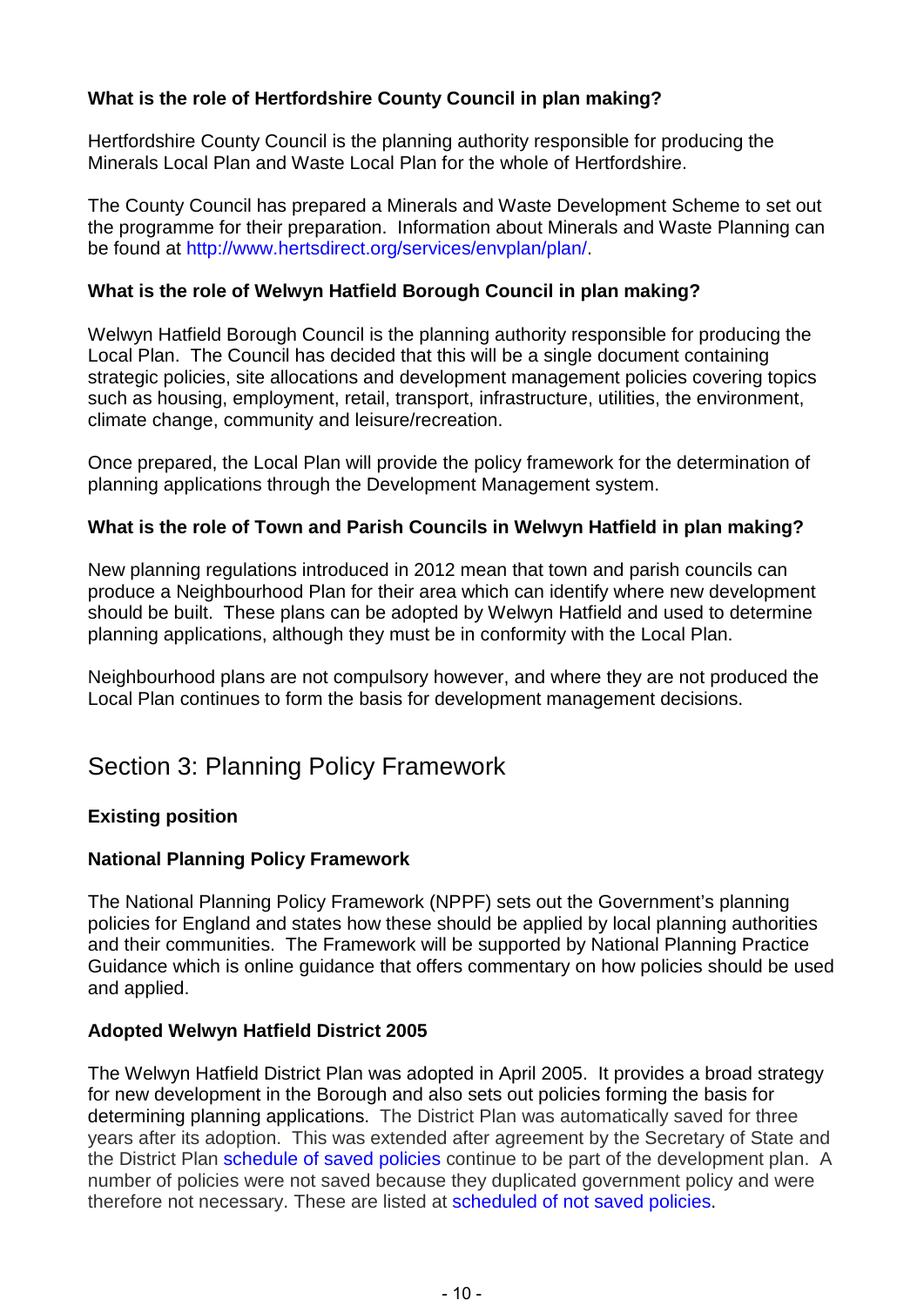# **Emerging Welwyn Hatfield Local Plan**

Work commenced on preparing the strategic policies of the Local Plan in 2005 culminating in consultation on an Emerging Core Strategy in 2012 and consultation on a draft Local Plan in 2015. This set out the long term vision and the strategic policies to address; new affordable housing jobs, shopping and leisure, community facilities, the environment, travel and infrastructure. The Core Strategy has been through the following stages and all the work from this will inform the production of the Local Plan. In addition the Council carried out consultation on options for sites for housing around Welwyn Garden City and Hatfield.

| Preparation of the evidence base           | 2005 and on-going            |
|--------------------------------------------|------------------------------|
| <b>Pre-Issues and Options consultation</b> | $2006 - 2009$                |
| <b>Issues and Options consultation</b>     | March $-$ May 2009           |
| How Many New Homes? consultation           | June $-$ July 2011           |
| <b>Emerging Core Strategy consultation</b> | November 2012 - January 2013 |
| <b>Local Plan consultation document</b>    | January - March 2015         |

# **Statement of Community Involvement (SCI)**

The first SCI was adopted in January 2007 and updated in 2013 due to changes in the planning system. It was subject to public consultation from November 2012 to January 2013 and following further amendments was adopted on 3 December 2013. It sets out the publicity and consultation procedures for preparing the Local Plan and determining planning applications. It can be viewed at [Statement of Community Involvement.](http://www.welhat.gov.uk/SCI)

# **Supplementary Planning Documents (SPDs)**

SPDs are non-statutory documents which have been prepared in accordance with the adopted Welwyn Hatfield District Plan and emerging policies in the Core Strategy and provide detailed guidance in relation to policies and proposals in the development plan.

The Council has prepared the following SPDs since the first LDS was produced:

- Broadwater Road West SPD( December 2008)
- High View SPD (April 2011)
- **Houses in Multiple Occupation SPD (February 2012)**
- **Planning Obligations SPD (February 2012)**
- Welwyn Garden City North SPD (anticipated September 2015)

# **Neighbourhood Planning**

New regulations in 2012 concerning neighbourhood planning make provision for Neighbourhood Development Plans, Neighbourhood Development Orders and Community Right to Build. To date only Northaw & Cuffley Parish Council are progressing such a plan. The Council is not responsible for their preparation and therefore no details can be included in the LDS.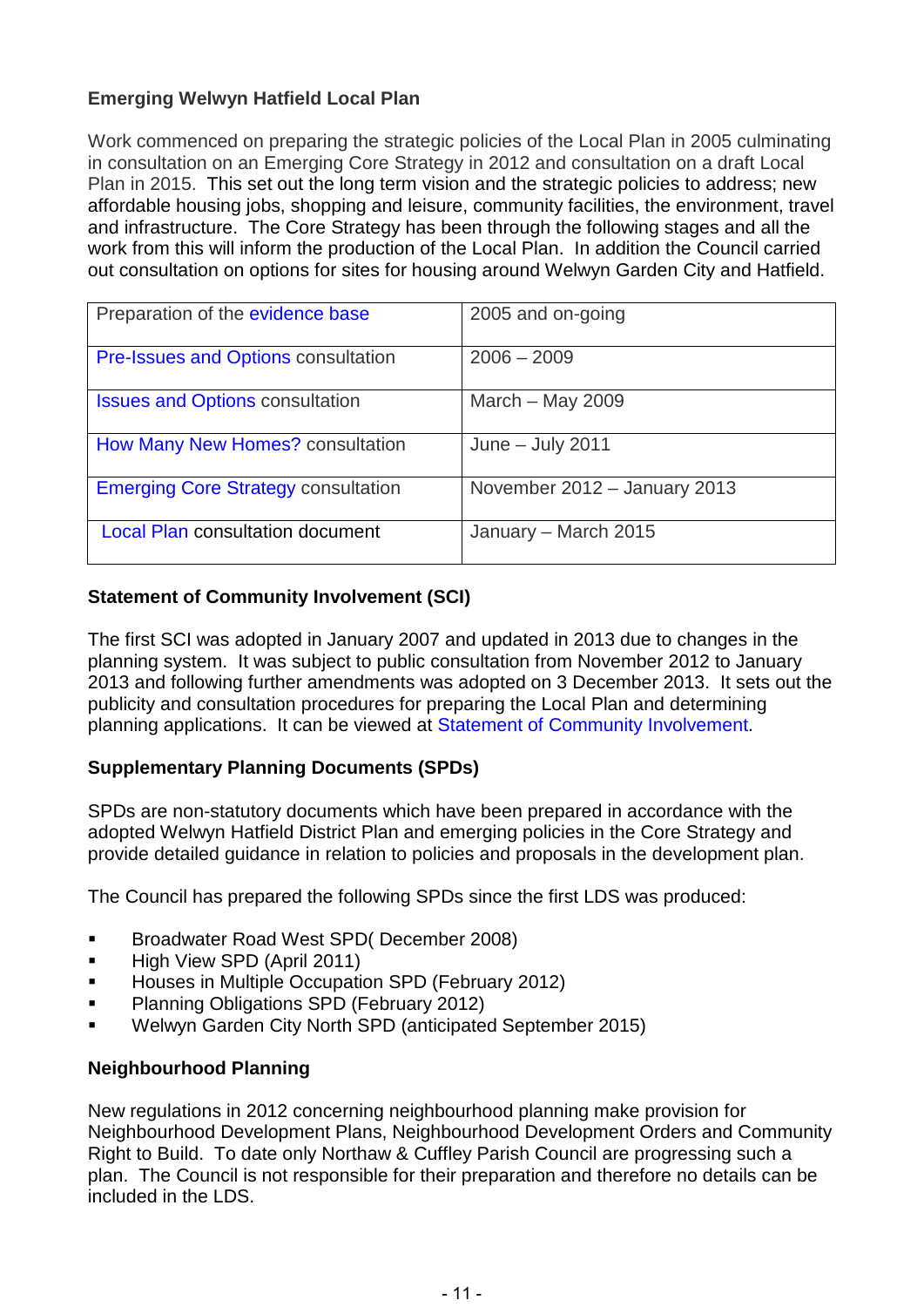# **Annual Monitoring Report**

The Council publishes this document at the end of each year. The report monitors the effectiveness of planning policies and proposals, provides information for the emerging Local Plan and monitors the progress of the Local Plan. The current AMR can be viewed at http://www.welhat.gov.uk/amr.

#### **Local Plan Evidence Base**

A robust evidence base is needed to support the planning policies in the emerging Local Plan. This is published in the form of background documents. Further information on the evidence base prepared so far is available on http://www.welhat.gov.uk/evidencebase.

#### **Future Local Plan Documents**

This LDS sets out the programme for the production of the Welwyn Hatfield Local Plan. Our priorities are, building on the work already completed for the Core Strategy to progress and adopt in a single document. The Welwyn Hatfield Local Plan which will bring together strategic policies, site allocations and development management policies.

The current Proposals Map is part of the Welwyn Hatfield District Plan 2005. This will be replaced and amended through the Welwyn Hatfield Local Plan, and will be known as the "Policies Map".

A Sustainability Appraisal incorporating Strategic Environmental Assessment is a legal requirement for certain plans and proposals including the Local Plan and Neighbourhood Plans. Considerable work on this has already taken place to support the work already completed on the Emerging Core Strategy. The process of Sustainability Appraisal will continue through the progress of the Local Plan and associated documents as necessary.

We are not obliged to set out specific timescales for the preparation of further Supplementary Planning Documents or other documents in this LDS. We are however proposing to prepare the following documents in the next few years which will update existing guidance:

- **Design SPD**
- **Parking Standards SPD**
- **Infrastructure Delivery Plan (IDP)**
- **EXECOMMUNITY Infrastructure Levy (CIL) Charging Schedule**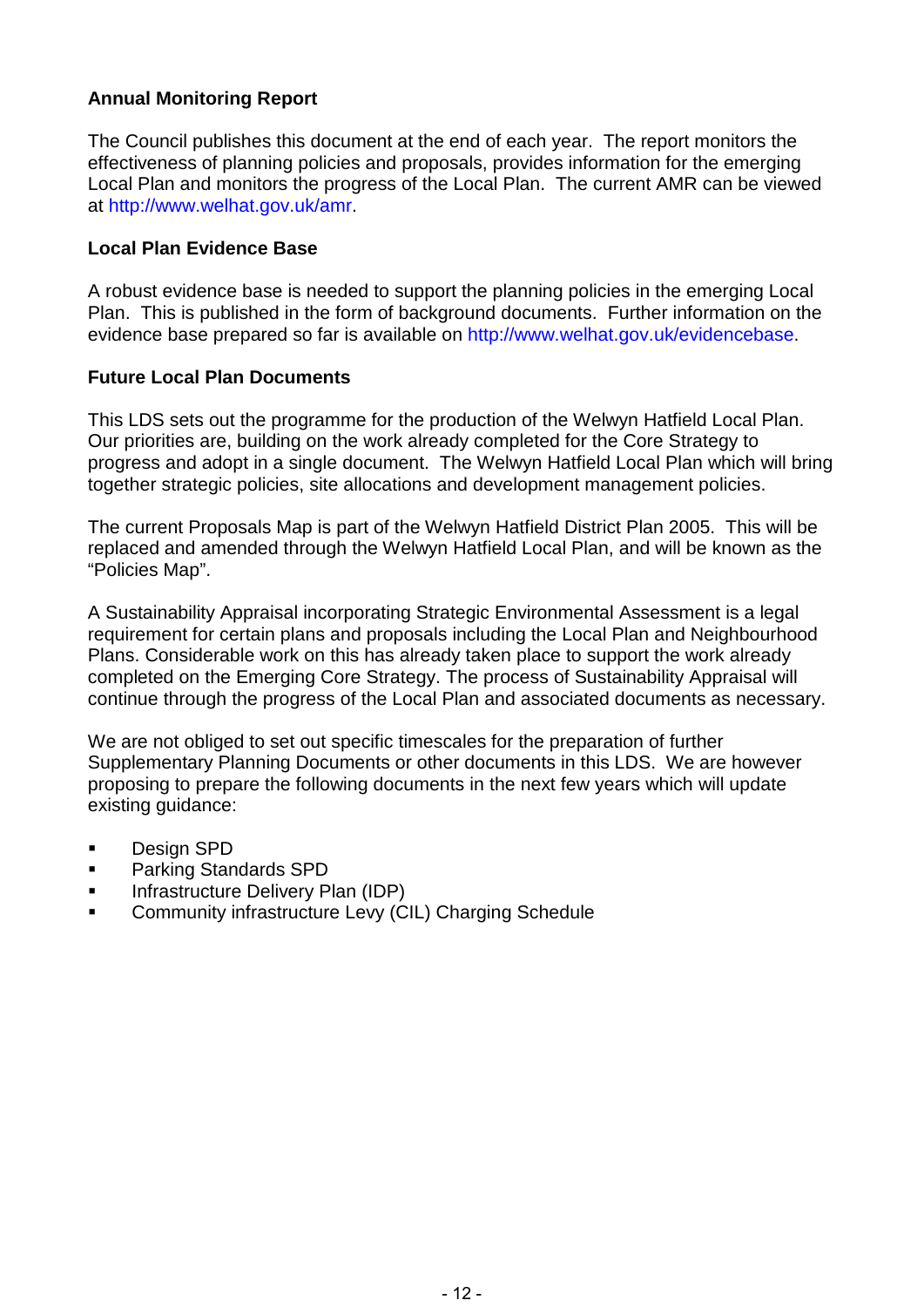# **Section 4: Welwyn Hatfield Local Plan Project profiles**

| <b>DPD</b> title                          | <b>Welwyn Hatfield Local Plan and Policies Map</b>                                                                                                                                                                                 |
|-------------------------------------------|------------------------------------------------------------------------------------------------------------------------------------------------------------------------------------------------------------------------------------|
| Role and<br>Subject                       | Sets out the vision, objectives and spatial development strategy for the<br>borough to 2032. Includes strategic policies, specific strategic allocations<br>and other site allocations and development management policies         |
| Coverage                                  | Borough wide                                                                                                                                                                                                                       |
| <b>Status</b>                             | Development Plan Document                                                                                                                                                                                                          |
| Conformity                                | <b>National Planning Policy Framework</b>                                                                                                                                                                                          |
| Key public<br>consultation                | Core Strategy Issues and Options Paper March (May 2009)<br>Core Strategy: Review of housing targets (May/June 2011)<br>Emerging Core Strategy (Nov 2012 - Jan 2013)<br>Regulation 18 Local Plan Consultation (Jan 2015 - Mar 2015) |
| <b>Staff</b><br>Management                | Planning Policy and Implementation Manager<br><b>Planning Policy team</b>                                                                                                                                                          |
| Political<br>Management                   | Executive Member for Planning, Housing and Community<br>Cabinet Housing and Planning Panel, Cabinet and Full Council                                                                                                               |
| Internal<br>Resources                     | Planning Policy and Implementation Team<br>Wide ranging input from other Council services                                                                                                                                          |
| External<br><b>Resources</b>              | Key stakeholders and service providers<br>Consultants where relevant                                                                                                                                                               |
| Community &<br>Stakeholder<br>Involvement | In accordance with adopted Statement of Community Involvement                                                                                                                                                                      |
| Timetable for<br><b>Review</b>            | Annual Monitoring Report will assess effectiveness of Local Plan policies                                                                                                                                                          |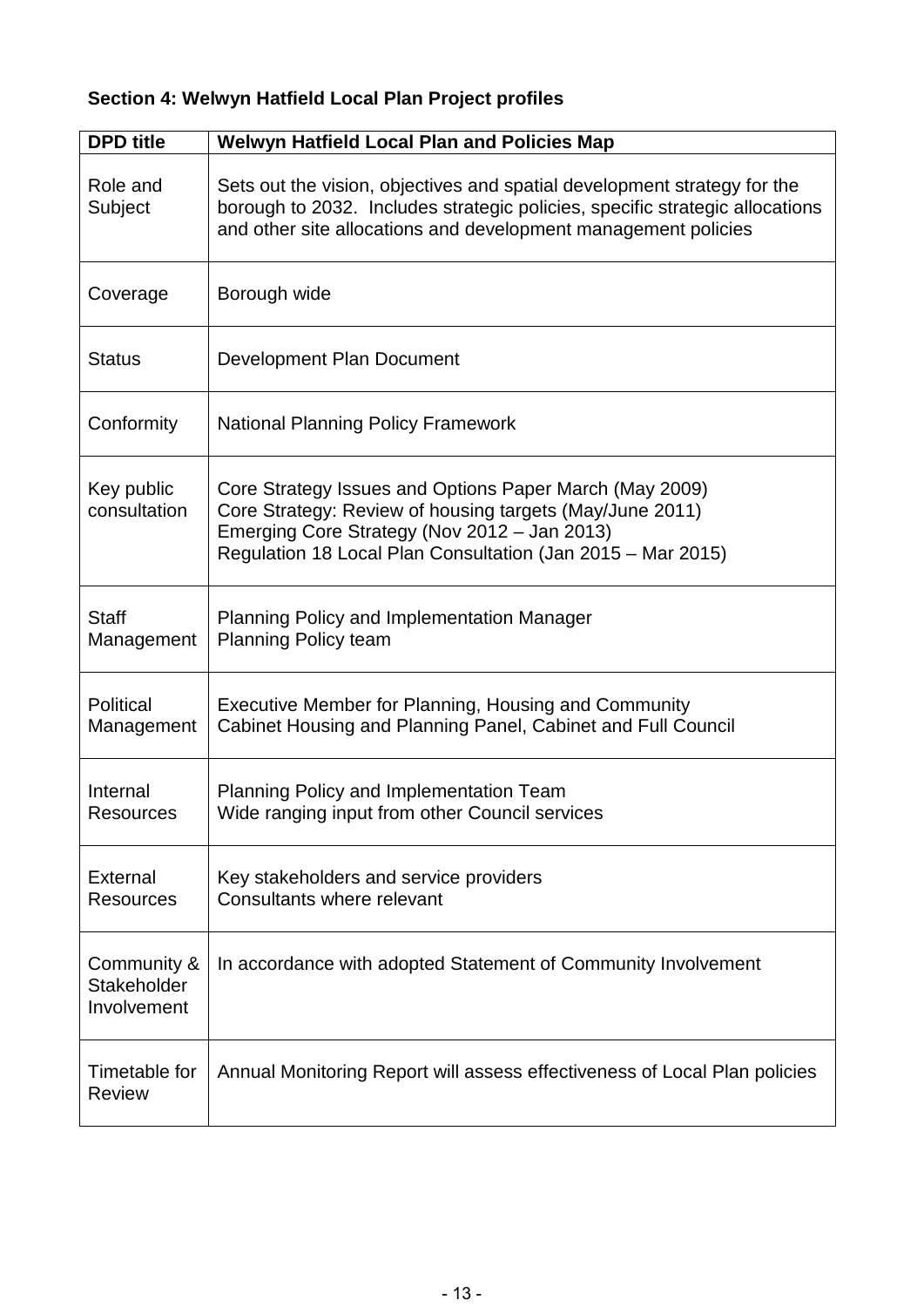| <b>Title</b>                              | <b>CIL Charging Schedule</b>                                                                                                                                                                                                                                                                                |
|-------------------------------------------|-------------------------------------------------------------------------------------------------------------------------------------------------------------------------------------------------------------------------------------------------------------------------------------------------------------|
| Role and<br>Subject                       | Community Infrastructure Levy (CIL) came into force in April 2010. It<br>allows local authorities to raise funds from developers undertaking new<br>building projects in their area. The money is used to fund a wide range of<br>infrastructure that is needed as a result of new development in the area. |
| Coverage                                  | Can be borough-wide or exclude areas where Section 106 contributions<br>are a preferable way to deliver infrastructure and service needs                                                                                                                                                                    |
| <b>Status</b>                             | Policy Document, part of Council's Local Development Framework                                                                                                                                                                                                                                              |
| Conformity                                | Planning Act 2008, CIL Regulations, CIL statutory guidance and NPPF                                                                                                                                                                                                                                         |
| <b>Key Public</b><br>Consultation         | Consultation on Preliminary Draft CIL Charging Schedule (Summer 2016)                                                                                                                                                                                                                                       |
| <b>Staff</b><br>Management                | Planning Policy and Implementation Manager<br><b>Planning Policy team</b>                                                                                                                                                                                                                                   |
| Political<br>Management                   | Executive Member for Planning, Housing and Community<br>Cabinet Housing and Planning Panel, Cabinet and Full Council                                                                                                                                                                                        |
| Internal<br><b>Resources</b>              | <b>Implementation Team</b><br>Wide ranging input from other Council services                                                                                                                                                                                                                                |
| External<br>resources                     | Key stakeholders and service providers<br>Consultants where relevant                                                                                                                                                                                                                                        |
| Community &<br>Stakeholder<br>Involvement | In accordance with adopted Statement of Community Involvement                                                                                                                                                                                                                                               |
| Timetable for<br>review                   | Once adopted the CIL Charging Schedule will be reviewed every 3-5<br>years or in response to a change in market conditions                                                                                                                                                                                  |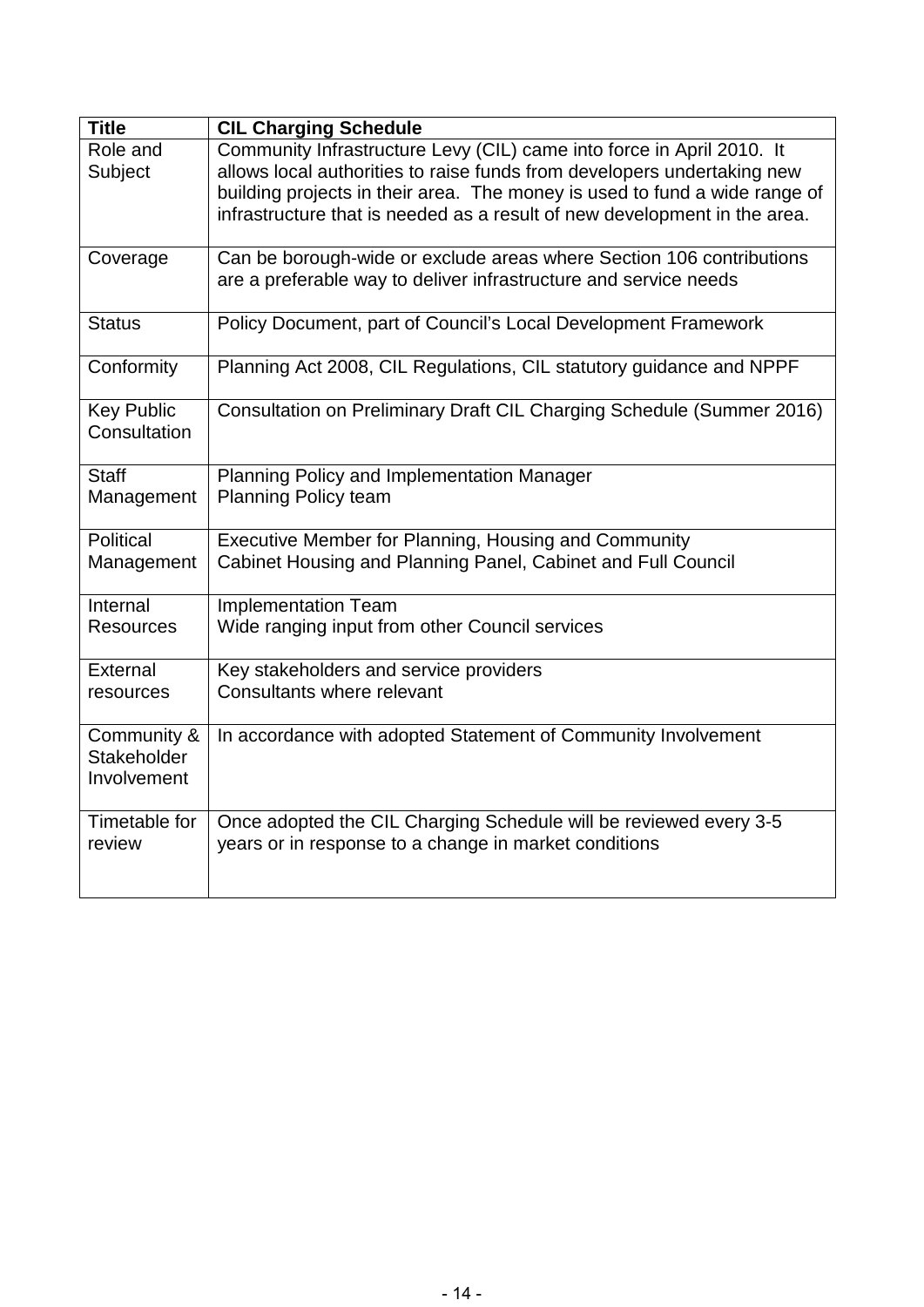## **Section 5: Timetable**

|                          | <b>Welwyn Hatfield</b>                     | <b>CIL</b>                                |
|--------------------------|--------------------------------------------|-------------------------------------------|
| Q1 January-March 2015    | <b>Local Plan</b><br><b>Regulation 18</b>  | <b>Charging Schedule</b>                  |
|                          | draft consultation                         |                                           |
|                          |                                            |                                           |
| Q2 April-June 2015       | <b>Review</b>                              |                                           |
|                          | representations                            |                                           |
|                          | <b>Review</b>                              |                                           |
| Q3 July-September 2015   | representations                            |                                           |
|                          |                                            |                                           |
| Q4 October-December 2015 | Complete evidence,                         |                                           |
|                          | site assessments and                       |                                           |
|                          | duty to co-operate work                    |                                           |
|                          |                                            |                                           |
| Q1 January-March 2016    | Complete evidence,<br>site assessments and | Complete                                  |
|                          | duty to co-operate work                    | viability evidence                        |
|                          |                                            |                                           |
| Q2 April-June 2016       | Officers to draft                          | Officers to draft                         |
|                          | <b>Proposed Submission</b>                 | Preliminary                               |
|                          |                                            | <b>Draft Schedule</b>                     |
|                          |                                            |                                           |
| Q3 July-September 2016   | <b>Regulation 19</b>                       | Preliminary                               |
|                          | <b>Proposed Submission</b><br>consultation | <b>Draft Schedule</b><br>for consultation |
|                          |                                            |                                           |
| Q4 October-December 2016 | <b>Review</b>                              | <b>Review</b>                             |
|                          | representations                            | representations                           |
|                          |                                            |                                           |
|                          | Submission                                 |                                           |
| Q1 January-March 2017    | Examination                                | Officers to draft                         |
|                          |                                            | <b>Final Schedule</b>                     |
|                          |                                            |                                           |
| Q2 April-June 2017       | Receipt of                                 | Submission                                |
|                          | Inspector's Report                         | (if Local Plan is sound)                  |
|                          |                                            |                                           |
| Q3 July-September 2017   | Adoption                                   | Examination                               |
| Q4 October-December 2017 |                                            | Receipt of                                |
|                          |                                            | Inspector's Report                        |
|                          |                                            |                                           |
| Q1 January-March 2018    |                                            | Adoption                                  |
|                          |                                            |                                           |

Please note that once the Local Plan is submitted to the Government, it is a matter for the Planning Inspector to establish a timetable for its examination and the publication of the Inspector's Report.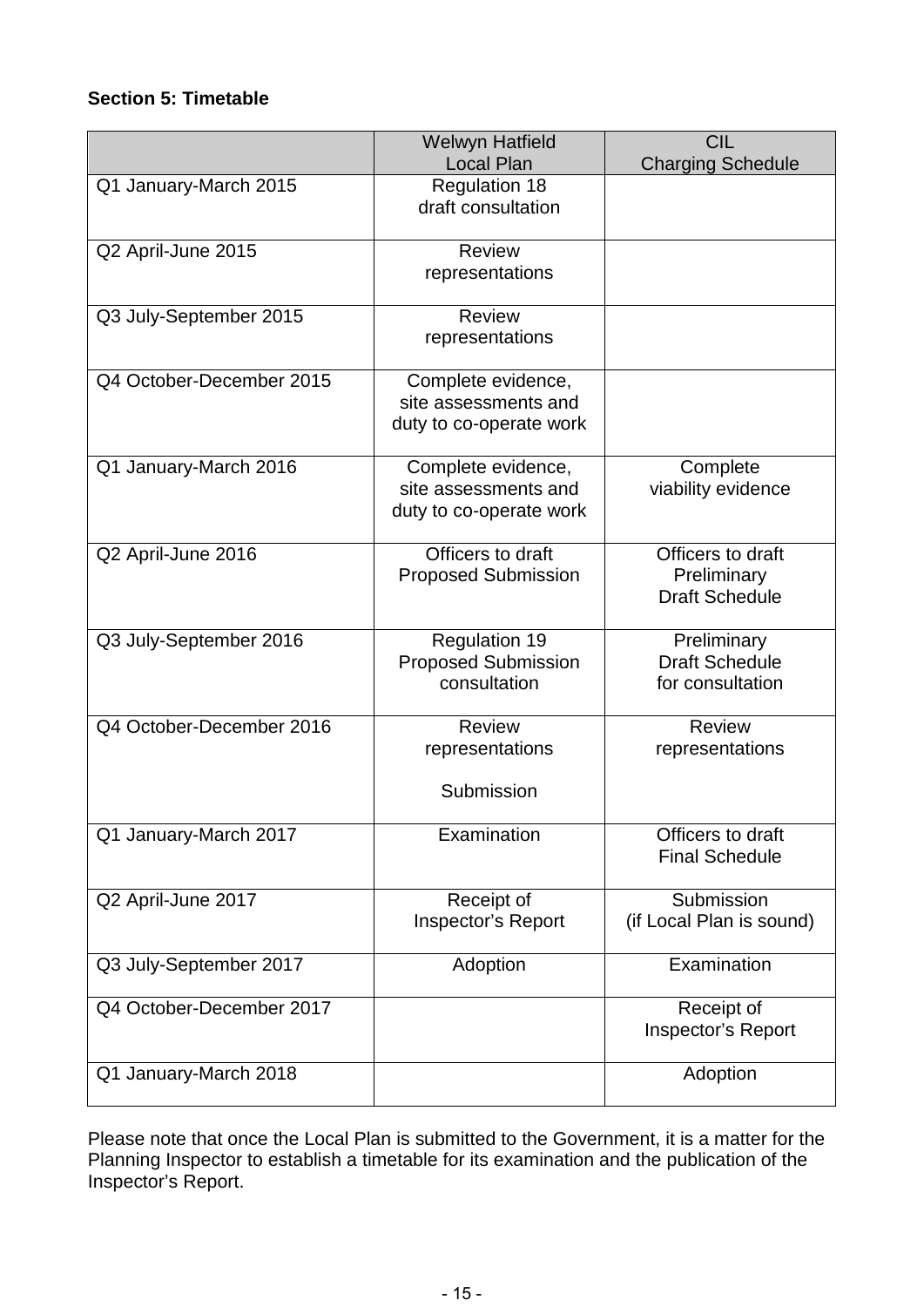## **Section 6: Risk Assessment**

It is import to identify any risk and measures to reduce risks to ensure that the timetable is adhered to.

| <b>Risk</b>                                                                                                                               | <b>Risk consequence</b>                                                                                                                                                                    | <b>Severity</b><br>$1 - 5$ | Likelihood<br>$1 - 5$ | <b>Risk</b><br>Rating<br>L, M, H | <b>Revised Controls (to reduce risk)</b>                                                                                                                                                                               |
|-------------------------------------------------------------------------------------------------------------------------------------------|--------------------------------------------------------------------------------------------------------------------------------------------------------------------------------------------|----------------------------|-----------------------|----------------------------------|------------------------------------------------------------------------------------------------------------------------------------------------------------------------------------------------------------------------|
| Delay to the preparation of technical<br>evidence or if partners/infrastructure<br>providers are unable to provide information<br>in time | Delay to production of<br>the Local Plan<br>document and impact<br>on five year housing<br>land supply                                                                                     | $\overline{4}$             | 3                     | M                                | Good implementation of project management<br>procedures.<br>Council and team prioritisation of Local Plan work. Seek<br>agreement with partners and infrastructure providers on<br>requirements for their commitments. |
| Council fail to agree Local Plan for<br>consultation / submission / adoption                                                              | Delay to production of<br>the Local Plan, loss<br>of reputation, impact<br>on five year housing<br>land supply and risk<br>of planning by appeal                                           | 5                          |                       | M                                | Ensuring Member agreement throughout the preparation<br>process                                                                                                                                                        |
| Local Plan found unsound at examination                                                                                                   | Delay to the adoption<br>of Local Plan, no up-<br>to-date planning<br>policy framework for<br>the borough, impact<br>on five year housing<br>land supply and risk<br>of planning by appeal | 5                          |                       | M                                | Make sure Local Plan is produced in accordance with<br>current legislative requirements and tests of soundness,<br>including securing legal advice in advance of submission                                            |
| Legal challenge to Local Plan                                                                                                             | Delay to the adoption<br>of the Local Plan,<br>financial and staff<br>costs and impact on<br>five year housing land<br>supply                                                              | $\overline{4}$             | 3                     | M                                | Ensure that Local Plan, Strategic Environmental<br>Assessment and supporting documents are produced in<br>accordance with regulations, including legal<br>requirements, latest case law and the tests of soundness     |